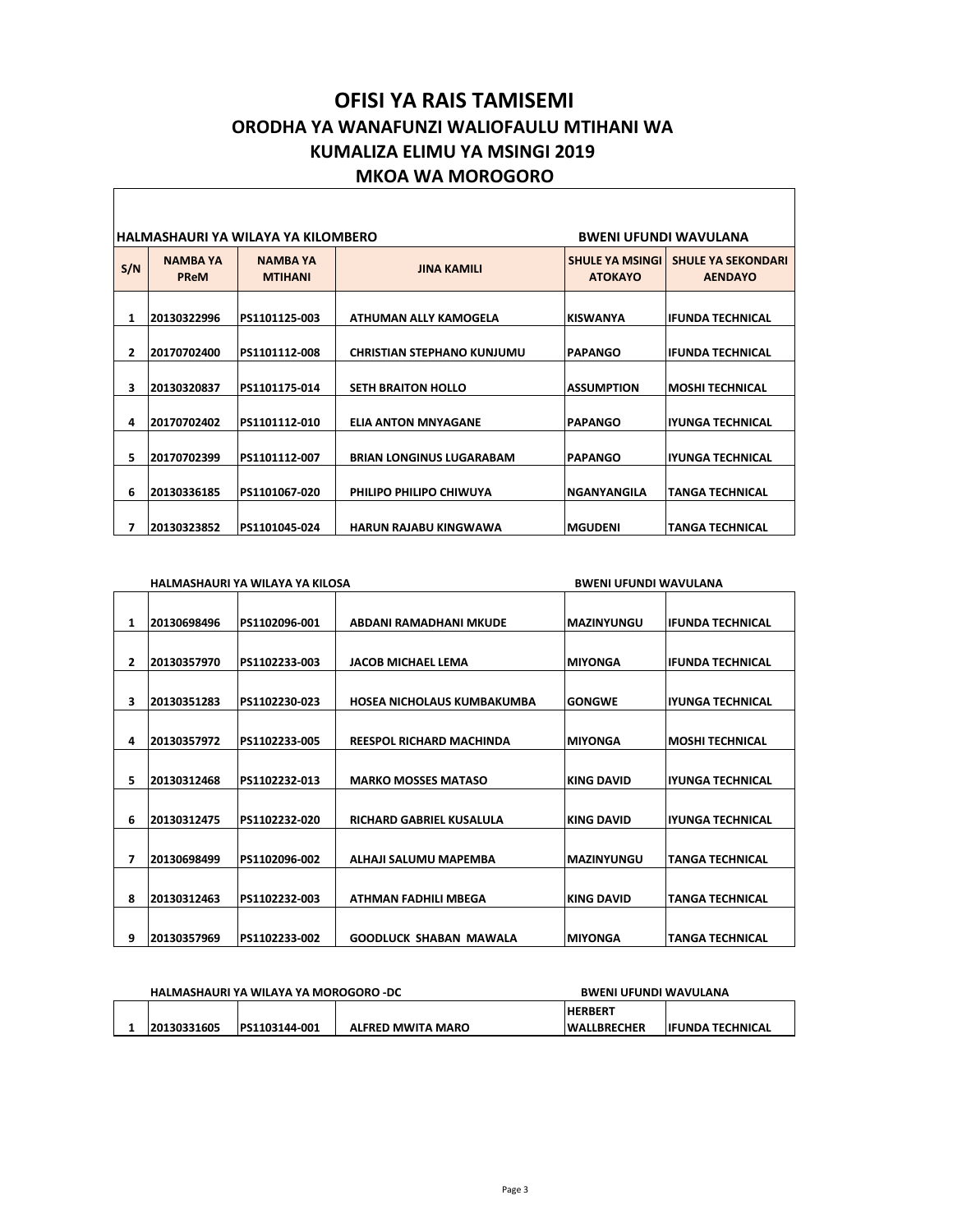|     |                                | HALMASHAURI YA MANISPAA MOROGORO  | <b>BWENI UFUNDI WAVULANA</b>        |                                          |                                             |
|-----|--------------------------------|-----------------------------------|-------------------------------------|------------------------------------------|---------------------------------------------|
| S/N | <b>NAMBA YA</b><br><b>PReM</b> | <b>NAMBA YA</b><br><b>MTIHANI</b> | <b>JINA KAMILI</b>                  | <b>SHULE YA MSINGI</b><br><b>ATOKAYO</b> | <b>SHULE YA SEKONDARI</b><br><b>AENDAYO</b> |
| 1   | 20131106408                    | PS1104045-029                     | <b>WILLIAM BENEZETH GASPAR</b>      | <b>ELU</b>                               | IFUNDA TECHNICAL                            |
| 2   | 20130570173                    | PS1104070-001                     | ABDUL-RAZAK MASHAKA NYENZI          | CARMEL                                   | <b>IFUNDA TECHNICAL</b>                     |
| 3   | 20131105957                    | PS1104040-028                     | <b>HANCY FREDY LUAMBANO</b>         | <b>ST ANN'S</b>                          | <b>IFUNDA TECHNICAL</b>                     |
| 4   | 20130332114                    | PS1104071-003                     | <b>ALEXSIZA MATHIAS PASTORY</b>     | FRANSALIAN                               | <b>IFUNDA TECHNICAL</b>                     |
| 5   | 20131108512                    | PS1104083-005                     | ELVIS OSWIN SHIRONGA                | <b>MONTFORT</b>                          | IFUNDA TECHNICAL                            |
| 6   | 20131570981                    | PS1104080-002                     | ANDREW RWEYENDERA ALEXANDER         | <b>HOLY CROSS</b>                        | IFUNDA TECHNICAL                            |
| 7   | 20130570188                    | PS1104070-014                     | <b>GERALD GEORGE MSINGI</b>         | CARMEL                                   | TANGA TECHNICAL                             |
| 8   | 20130570212                    | PS1104070-038                     | <b>OSCA HERMENT MAKATA</b>          | CARMEL                                   | TANGA TECHNICAL                             |
| 9   | 20131105942                    | PS1104040-013                     | <b>BRIAN KIMULIKA GALIKUNGA</b>     | <b>ST ANN'S</b>                          | TANGA TECHNICAL                             |
| 10  | 20130332250                    | PS1104075-021                     | <b>JACKSON RAPHAEL MWITA</b>        | ST MARY'S                                | IYUNGA TECHNICAL                            |
| 11  | 20130332241                    | PS1104088-002                     | ELIYA RYOBA MORA                    | LAMIRIAM                                 | TANGA TECHNICAL                             |
| 12  | 20130569512                    | PS1104088-003                     | <b>GIAN FESTO SILUNGWE</b>          | LAMIRIAM                                 | TANGA TECHNICAL                             |
| 13  | 20131106391                    | PS1104045-009                     | <b>DAVIS ELIUD SHEMAUYA</b>         | <b>ELU</b>                               | TANGA TECHNICAL                             |
| 14  | 20130570183                    | PS1104070-010                     | <b>EMILY STEFANO NKONGE</b>         | CARMEL                                   | IYUNGA TECHNICAL                            |
| 15  | 20130570204                    | PS1104070-031                     | KARIM MOHAMEDI MUHULILA             | CARMEL                                   | IYUNGA TECHNICAL                            |
| 16  | 20130325366                    | PS1104080-003                     | <b>AUGUSTINO SILVANUS AUGUSTINO</b> | <b>HOLY CROSS</b>                        | IYUNGA TECHNICAL                            |
| 17  | 20130325380                    | PS1104080-017                     | YUSUPH MZENGA TWALIB                | <b>HOLY CROSS</b>                        | IYUNGA TECHNICAL                            |
| 18  | 20131105943                    | PS1104040-014                     | <b>CHARLES JOSEPH MASSALI</b>       | <b>ST ANN'S</b>                          | <b>IYUNGA TECHNICAL</b>                     |

| HALMASHAURI YA WILAYA YA ULANGA |               |                         | <b>BWENI UFUNDI WAVULANA</b> |                           |  |
|---------------------------------|---------------|-------------------------|------------------------------|---------------------------|--|
|                                 |               |                         |                              |                           |  |
| 20130096780                     | PS1105037-005 | <b>BAHATI SAKA HUMO</b> | <b>IMAVIMBA</b>              | <b>IIFUNDA TECHNICAL</b>  |  |
| 20130100041                     | PS1105050-005 | ELIAS CHRISTIAN CHIKOKO | <b>NAKAFULU</b>              | <b>IMOSHI TECHNICAL S</b> |  |